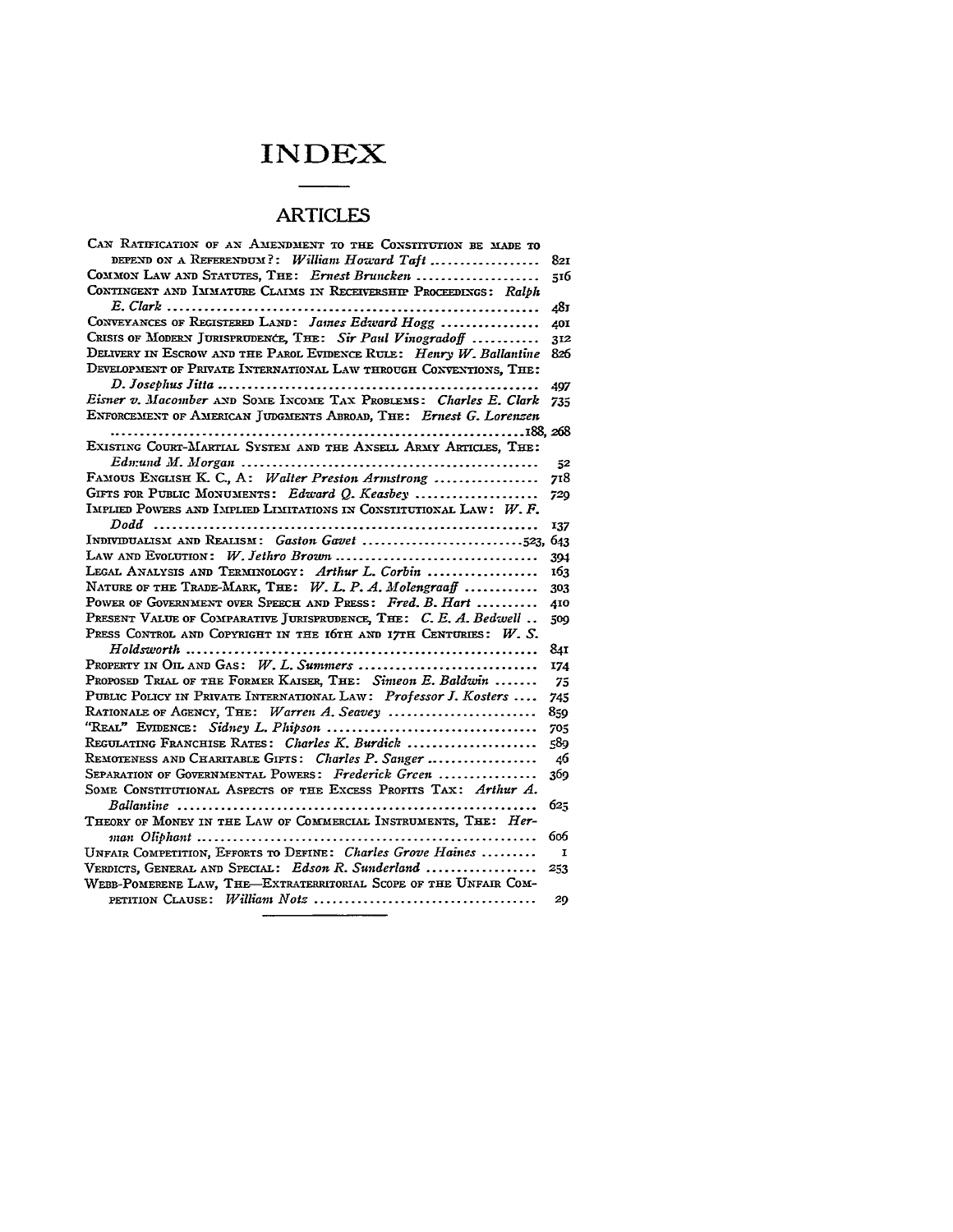| Armstrong, Walter Preston: A FAMOUS ENGLISH K. C.                   | 718          |
|---------------------------------------------------------------------|--------------|
| Baldwin, Simeon E.: THE PROPOSED TRIAL OF THE FORMER KAISER         | 75           |
| Ballantine, Arthur A.: SOME CONSTITUTIONAL ASPECTS OF THE EXCESS    |              |
|                                                                     | 623          |
| Ballantine, Henry W.: DELIVERY IN ESCROW AND THE PAROL EVIDENCE     |              |
|                                                                     | 826          |
| Bedwell, C. E. A.: THE PRESENT VALUE OF COMPARATIVE JURISPRUDENCE   | 509          |
| Brown, W. Jethro: LAW AND EVOLUTION                                 | 394          |
| Bruncken, Ernest: THE COMMON LAW AND STATUTES                       | 516          |
| Burdick, Charles K.: REGULATING FRANCHISE RATES                     | 589          |
| Clark, Charles E.: Eisner v. Macomber AND SOME INCOME TAX PROBLEMS  | 735          |
| Clark, Ralph E.: CONTINGENT AND IMMATURE CLAIMS IN RECEIVERSHIP     |              |
|                                                                     | 481          |
| Corbin, Arthur L.: LEGAL ANALYSIS AND TERMINOLOGY                   | 163          |
| Dodd, W. F.: IMPLIED POWERS AND IMPLIED LIMITATIONS IN CONSTITU-    |              |
|                                                                     | 137          |
| Gavet, Gaston: INDIVIDUALISM AND REALISM 523, 643                   |              |
| Green, Frederick: SEPARATION OF GOVERNMENTAL POWERS                 | 369          |
| Haines, Charles Grove: EFFORTS TO DEFINE UNFAIR COMPETITION         | $\mathbf{I}$ |
| Hart, Fred. B.: POWER OF GOVERNMENT OVER SPEECH AND PRESS           | 410          |
| Hogg, James Edward: CONVEYANCES OF REGISTERED LAND                  | 40I          |
| Holdsworth, W. S.: PRESS CONTROL AND COPYRIGHT IN THE 16TH AND 17TH |              |
|                                                                     | 841          |
| Jitta, D. Josephus: THE DEVELOPMENT OF PRIVATE INTERNATIONAL LAW    |              |
|                                                                     | 497          |
| Keasbey, Edward Q.: GIFTS FOR PUBLIC MONUMENTS                      | 729          |
| Kosters, Professor J.: PUBLIC POLICY IN PRIVATE INTERNATIONAL LAW   | 745          |
| Lorenzen, Ernest G.: THE ENFORCEMENT OF AMERICAN JUDGMENTS ABROAD   |              |
|                                                                     |              |
| Molengraaff, W. L. P. A.: THE NATURE OF THE TRADE-MARK              | 303          |
| Morgan, Edmund M.: THE EXISTING COURT-MARTIAL SYSTEM AND THE        |              |
|                                                                     | 52           |
| Notz, William: THE WEBB-POMERENE LAW-EXTRATERRITORIAL SCOPE OF      |              |
|                                                                     | 20           |
| Oliphant, Herman: THE THEORY OF MONEY IN THE LAW OF COMMERCIAL      |              |
|                                                                     | 606          |
|                                                                     | 705          |
| Sanger, Charles P.: REMOTENESS AND CHARITABLE GIFTS                 | 46           |
| Seavey, Warren A.: RATIONALE OF AGENCY, THE                         | 859          |
| Summers, W. L.: PROPERTY IN OIL AND GAS                             | 174          |
| Sunderland, Edson R.: VERDICTS, GENERAL AND SPECIAL                 | 253          |
| Taft, William Howard: CAN RATIFICATION OF AN AMENDMENT TO THE       |              |
| CONSTITUTION BE MADE TO DEPEND ON A REFERENDUM?                     | 821          |
| Vinogradoff, Sir Paul: THE CRISIS OF MODERN JURISPRUDENCE           | 312          |
|                                                                     |              |